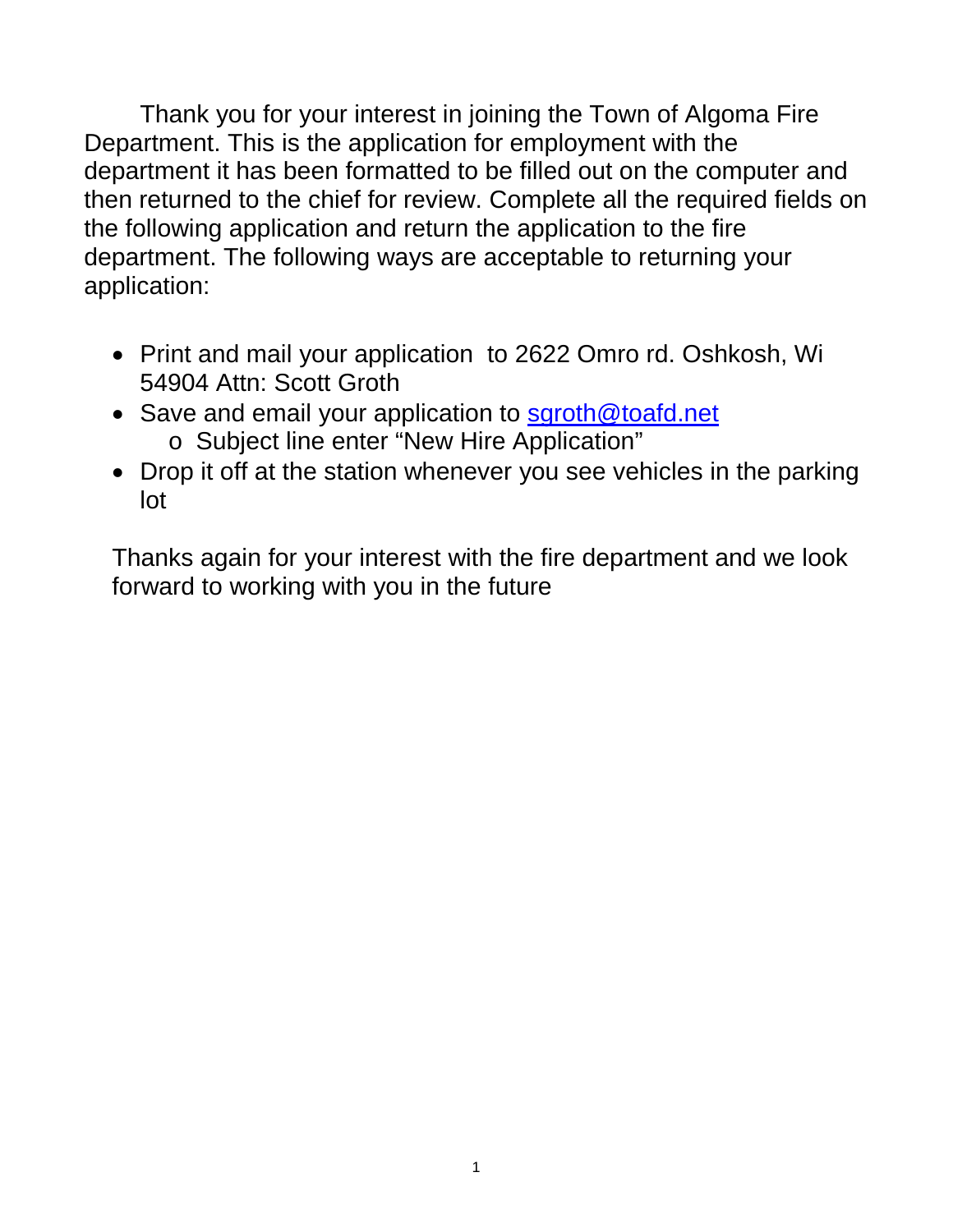## **Town of Algoma Fire Department**



## **Employment Application**

| <b>Applicant Information</b> |                                                                                                                                                                                                                                |                                                                                                               |                      |               |       |                                                |  |  |
|------------------------------|--------------------------------------------------------------------------------------------------------------------------------------------------------------------------------------------------------------------------------|---------------------------------------------------------------------------------------------------------------|----------------------|---------------|-------|------------------------------------------------|--|--|
| Full Name:                   | Last                                                                                                                                                                                                                           | First                                                                                                         |                      |               | M.I.  |                                                |  |  |
|                              |                                                                                                                                                                                                                                |                                                                                                               |                      |               |       |                                                |  |  |
| Address:                     | <b>Street Address</b>                                                                                                                                                                                                          |                                                                                                               |                      |               |       | Apartment/Unit #                               |  |  |
|                              |                                                                                                                                                                                                                                |                                                                                                               |                      |               |       |                                                |  |  |
|                              | City                                                                                                                                                                                                                           |                                                                                                               |                      |               | State | ZIP Code                                       |  |  |
|                              |                                                                                                                                                                                                                                | Email:                                                                                                        |                      |               |       | <u> 1989 - Johann Stein, marwolaethau a bh</u> |  |  |
|                              | Are you a citizen of the United States?                                                                                                                                                                                        | <b>YES</b><br>NO.<br>□<br>$\Box$                                                                              |                      |               |       |                                                |  |  |
|                              | State:_______<br>Social Security Number: _______________                                                                                                                                                                       |                                                                                                               |                      |               |       |                                                |  |  |
|                              | Have you ever been convicted of a felony?                                                                                                                                                                                      | <b>YES</b><br><b>NO</b><br>П<br>$\perp$                                                                       |                      |               |       |                                                |  |  |
|                              |                                                                                                                                                                                                                                |                                                                                                               |                      |               |       |                                                |  |  |
| <b>Education</b>             |                                                                                                                                                                                                                                |                                                                                                               |                      |               |       |                                                |  |  |
| High School:                 |                                                                                                                                                                                                                                | Address: Andreas Address and American American American American American American American American American |                      |               |       |                                                |  |  |
| From:                        |                                                                                                                                                                                                                                | Did you graduate? $\square$                                                                                   | <b>YES</b>           | NO.<br>$\Box$ |       |                                                |  |  |
|                              |                                                                                                                                                                                                                                |                                                                                                               |                      |               |       |                                                |  |  |
| From:                        | To: the contract of the contract of the contract of the contract of the contract of the contract of the contract of the contract of the contract of the contract of the contract of the contract of the contract of the contra | Did you graduate?                                                                                             | <b>YES</b><br>$\Box$ | NO<br>$\Box$  |       |                                                |  |  |
| Other:                       |                                                                                                                                                                                                                                |                                                                                                               |                      |               |       |                                                |  |  |
| From:                        | To: and the state of the state of the state of the state of the state of the state of the state of the state o                                                                                                                 | Did you graduate?                                                                                             | YES<br>$\Box$        | NO<br>$\Box$  |       | Degree: <u>__________________________</u>      |  |  |
| <b>References</b>            |                                                                                                                                                                                                                                |                                                                                                               |                      |               |       |                                                |  |  |
|                              | Please list three professional or personal references.                                                                                                                                                                         |                                                                                                               |                      |               |       |                                                |  |  |
| Full Name:                   |                                                                                                                                                                                                                                |                                                                                                               |                      |               |       |                                                |  |  |
| Company:                     |                                                                                                                                                                                                                                |                                                                                                               |                      |               |       | Phone:                                         |  |  |
| Address:                     |                                                                                                                                                                                                                                |                                                                                                               |                      |               |       |                                                |  |  |
| Full Name:                   | <u> 1989 - Johann Barbara, martxa alemaniar amerikan a</u>                                                                                                                                                                     |                                                                                                               |                      |               |       |                                                |  |  |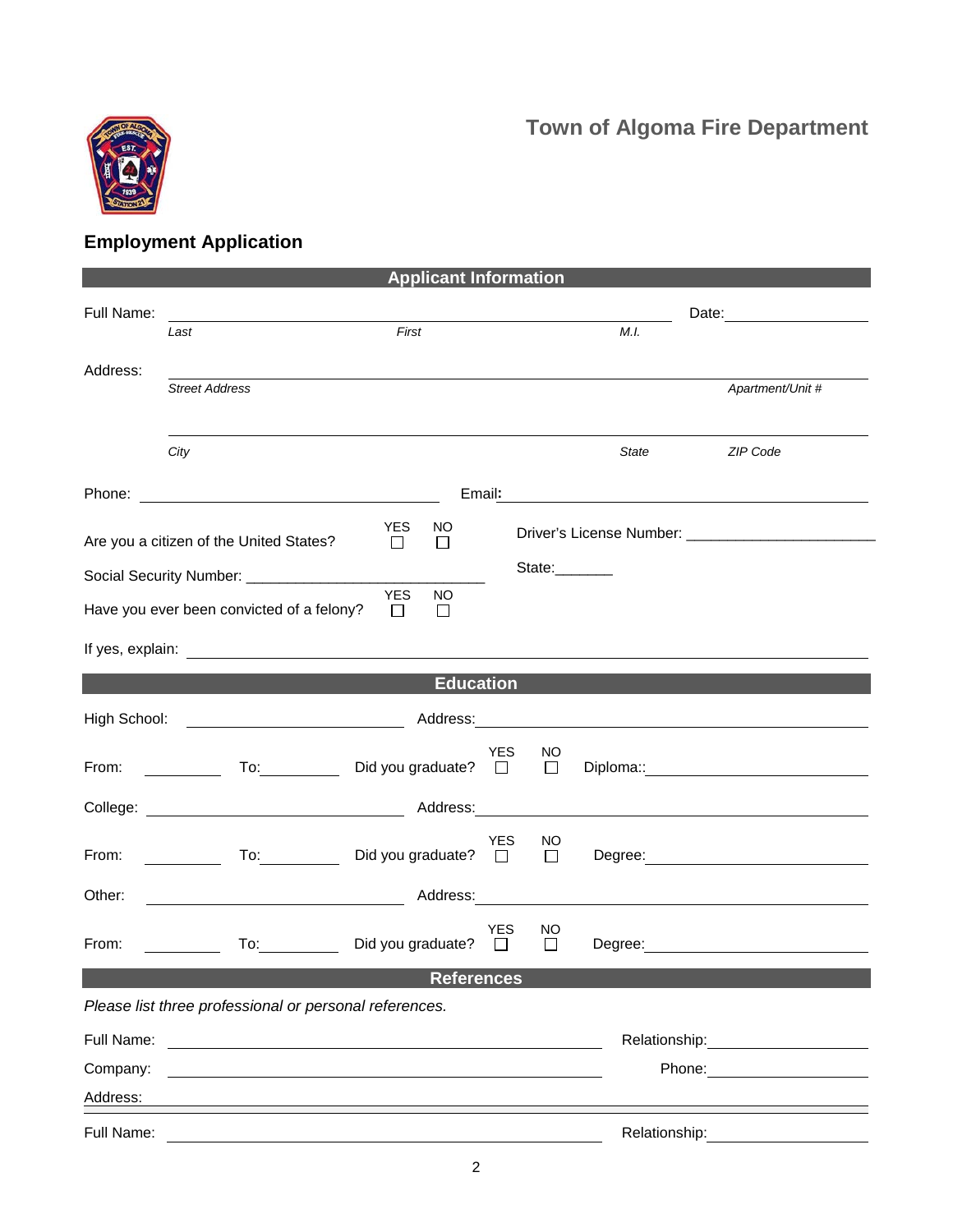| Company:                                                                                                                           |                                                                                                                                                                                                                                        |  |
|------------------------------------------------------------------------------------------------------------------------------------|----------------------------------------------------------------------------------------------------------------------------------------------------------------------------------------------------------------------------------------|--|
| Address:                                                                                                                           | <u> 1989 - Johann Barn, amerikansk politiker (d. 1989)</u>                                                                                                                                                                             |  |
| Full Name:                                                                                                                         | and the control of the control of the control of the control of the control of the control of the control of the                                                                                                                       |  |
| Company:                                                                                                                           | <u> 1980 - Johann Barbara, martxa amerikan personal (h. 1980).</u>                                                                                                                                                                     |  |
| Address:                                                                                                                           |                                                                                                                                                                                                                                        |  |
|                                                                                                                                    | <b>Previous Employment</b>                                                                                                                                                                                                             |  |
| Company:                                                                                                                           |                                                                                                                                                                                                                                        |  |
| Address:                                                                                                                           | <u> 1989 - Johann John Stone, meilich aus der Stone († 1989)</u><br>Supervisor: Victor Communication Communication                                                                                                                     |  |
| Job Title:<br><u> 1989 - Johann Barbara, martin amerikan basar dan basa dan basar dan basa dalam basa dalam basa dalam basa da</u> |                                                                                                                                                                                                                                        |  |
|                                                                                                                                    |                                                                                                                                                                                                                                        |  |
| From:                                                                                                                              | Reason for Leaving:<br><u>Next and the manufacture of the set of the set of the set of the set of the set of the set of the set of the set of the set of the set of the set of the set of the set of the set of the set of the set</u> |  |
| May we contact your previous supervisor for a reference?                                                                           | <b>YES</b><br>NO<br>$\Box$<br>$\Box$                                                                                                                                                                                                   |  |
|                                                                                                                                    |                                                                                                                                                                                                                                        |  |
| Company:                                                                                                                           | <u> 1989 - Johann Harry Barn, mars ar breithinn ar breithinn ar breithinn ar breithinn ar breithinn ar breithinn </u>                                                                                                                  |  |
| Address:                                                                                                                           | Supervisor: 2000<br><u> 1989 - Johann Barn, mars ar breithinn ar chuid ann an t-Alban ann an t-Alban ann an t-Alban ann an t-Alban a</u>                                                                                               |  |
| Job Title:                                                                                                                         |                                                                                                                                                                                                                                        |  |
|                                                                                                                                    |                                                                                                                                                                                                                                        |  |
| From:<br>$To: \begin{tabular}{ c c c } \hline \quad \quad & \quad \quad & \quad \quad \\ \hline \end{tabular}$                     |                                                                                                                                                                                                                                        |  |
|                                                                                                                                    | <b>YES</b><br>NO                                                                                                                                                                                                                       |  |
| May we contact your previous supervisor for a reference?                                                                           | П<br>$\mathsf{L}$                                                                                                                                                                                                                      |  |
|                                                                                                                                    |                                                                                                                                                                                                                                        |  |
| Company:                                                                                                                           | <u> 2008 - An Dùbhlachd ann an Dùbhlachd ann an Dùbhlachd ann an Dùbhlachd ann an Dùbhlachd ann an Dùbhlachd ann a</u>                                                                                                                 |  |
| Address:                                                                                                                           | Supervisor: ___________________<br><u> 1989 - Johann Stoff, deutscher Stoffen und der Stoffen und der Stoffen und der Stoffen und der Stoffen und der</u>                                                                              |  |
| Job Title:                                                                                                                         |                                                                                                                                                                                                                                        |  |
| <u> 1989 - Johann Barbara, martxa alemaniar a</u>                                                                                  |                                                                                                                                                                                                                                        |  |
|                                                                                                                                    |                                                                                                                                                                                                                                        |  |
| From:                                                                                                                              | Reason for Leaving:<br><u>Neason</u> for Leaving:                                                                                                                                                                                      |  |
| May we contact your previous supervisor for a reference?                                                                           | <b>YES</b><br><b>NO</b><br>$\perp$<br>$\perp$                                                                                                                                                                                          |  |